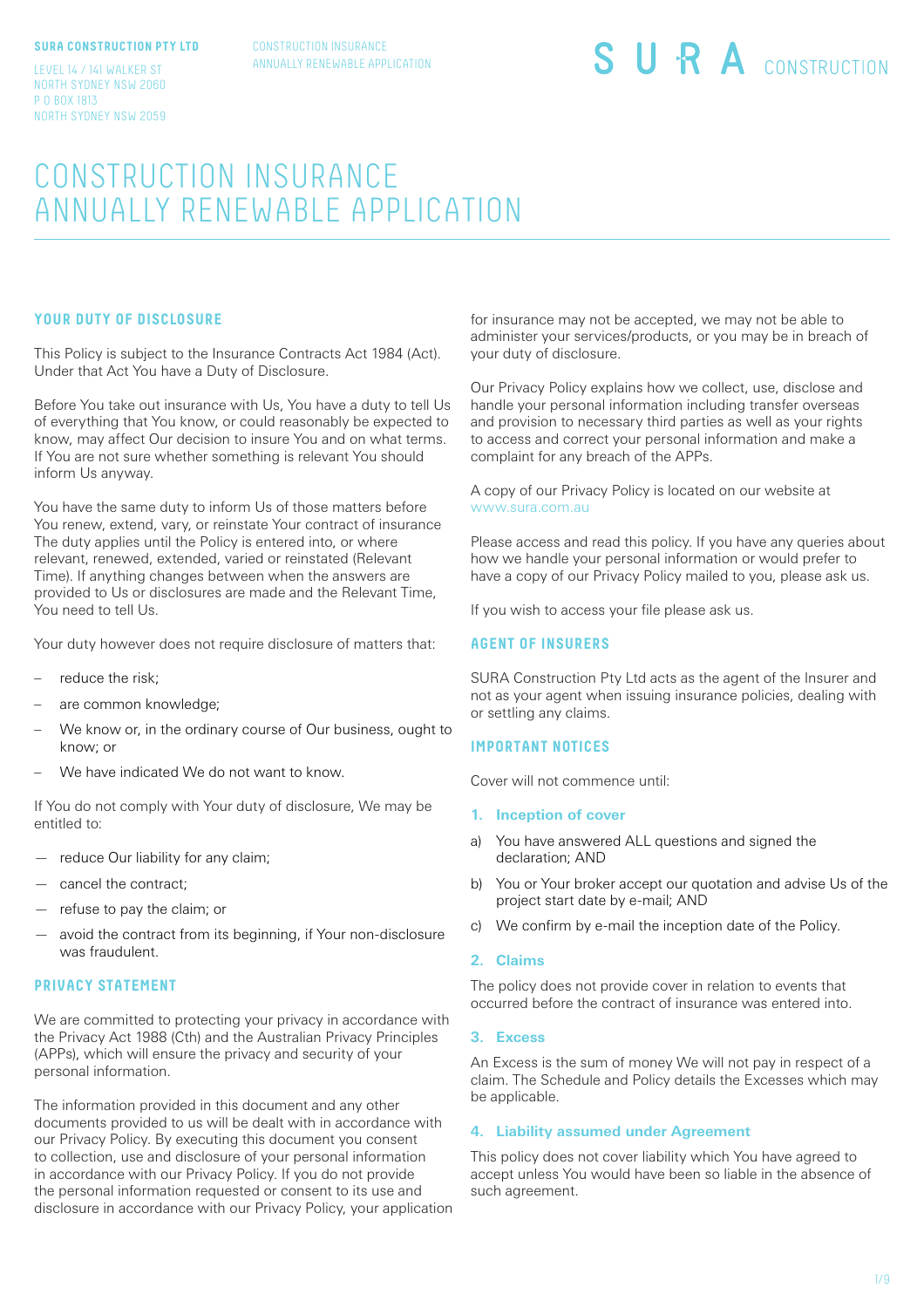# **CONSTRUCTION INSURANCE ANNUALLY RENEWABLE APPLICATION**

| <b>Broker Name</b>                                                                    |                                                                                                         | Applicant (You)                   |    |              |           |
|---------------------------------------------------------------------------------------|---------------------------------------------------------------------------------------------------------|-----------------------------------|----|--------------|-----------|
|                                                                                       | <b>Broker Company Name</b>                                                                              | <b>Builder's License Number</b>   |    |              |           |
| State                                                                                 |                                                                                                         | <b>Applicant's Postal Address</b> |    |              |           |
| Suburb                                                                                |                                                                                                         | Postcode                          |    |              |           |
| ITC %                                                                                 |                                                                                                         |                                   |    |              |           |
|                                                                                       | Number of Employess                                                                                     |                                   |    |              |           |
|                                                                                       | Proposed Policy Period                                                                                  | to                                |    |              |           |
|                                                                                       | Is it likely that any of Your projects will involve the following                                       |                                   |    |              |           |
| a)                                                                                    | Works in, on or over lakes, rivers of the ocean, or any other body of water?                            |                                   |    | $\Box$ Yes   | $\Box$ No |
| b)                                                                                    | Works in or around airports that would require an Airside permit?                                       |                                   |    | $\Box$ Yes   | $\Box$ No |
| $\vert$ C)                                                                            | Works in or around railway trackwork or signalling works?                                               |                                   |    | $\Box$ Yes   | $\Box$ No |
| d)                                                                                    | Maintenance only works                                                                                  |                                   |    | $\Box$ Yes   | $\Box$ No |
| $\Theta$ )                                                                            | Pipelines over \$10,000,000 in Contract Value                                                           |                                   |    | $\Box$ Yes   | $\Box$ No |
| f)                                                                                    | Construction Period longer than 3 years                                                                 |                                   |    | $\Box$ Yes   | $\Box$ No |
| g)                                                                                    | Defects Liability Period longer than 12 months                                                          |                                   |    | $\Box$ Yes   | $\Box$ No |
| h)                                                                                    | Works of an experimental or prototypical nature?                                                        |                                   |    | $\Box$ Yes   | $\Box$ No |
|                                                                                       | If Yes to any of the above, please describe the nature of those works in the space below                |                                   |    |              |           |
|                                                                                       |                                                                                                         |                                   |    |              |           |
|                                                                                       |                                                                                                         |                                   |    |              |           |
|                                                                                       |                                                                                                         |                                   |    |              |           |
|                                                                                       | Describe Your role (i.e. developer, owner builder, head contractor, sub-contractor, other)              |                                   |    |              |           |
|                                                                                       | Do You require cover for:                                                                               |                                   |    |              |           |
| a)                                                                                    | Public Liability                                                                                        |                                   |    | $\sqcup$ Yes | No        |
| b)                                                                                    | Pre-Existing Property (NB: This is limited cover only)                                                  |                                   |    | $\sqcup$ Yes | No        |
| $\vert$ C)                                                                            | Other Property (i.e. Display Homes or structures other than buildings on-site)                          |                                   |    | ⊿ Yes        | No        |
| d)                                                                                    | Current Projects (i.e. Projects You have on the go but are not completed as yet)                        |                                   |    | $\sqcup$ Yes | <b>No</b> |
|                                                                                       | What Maximum Contract Value amount do You need?                                                         |                                   | \$ |              |           |
| \$<br>Estimate the total value of projects expected to commence in the next 12 months |                                                                                                         |                                   |    |              |           |
|                                                                                       | Describe the type of construction activities You may undertake in the next 12 months in the space below |                                   |    |              |           |
|                                                                                       |                                                                                                         |                                   |    |              |           |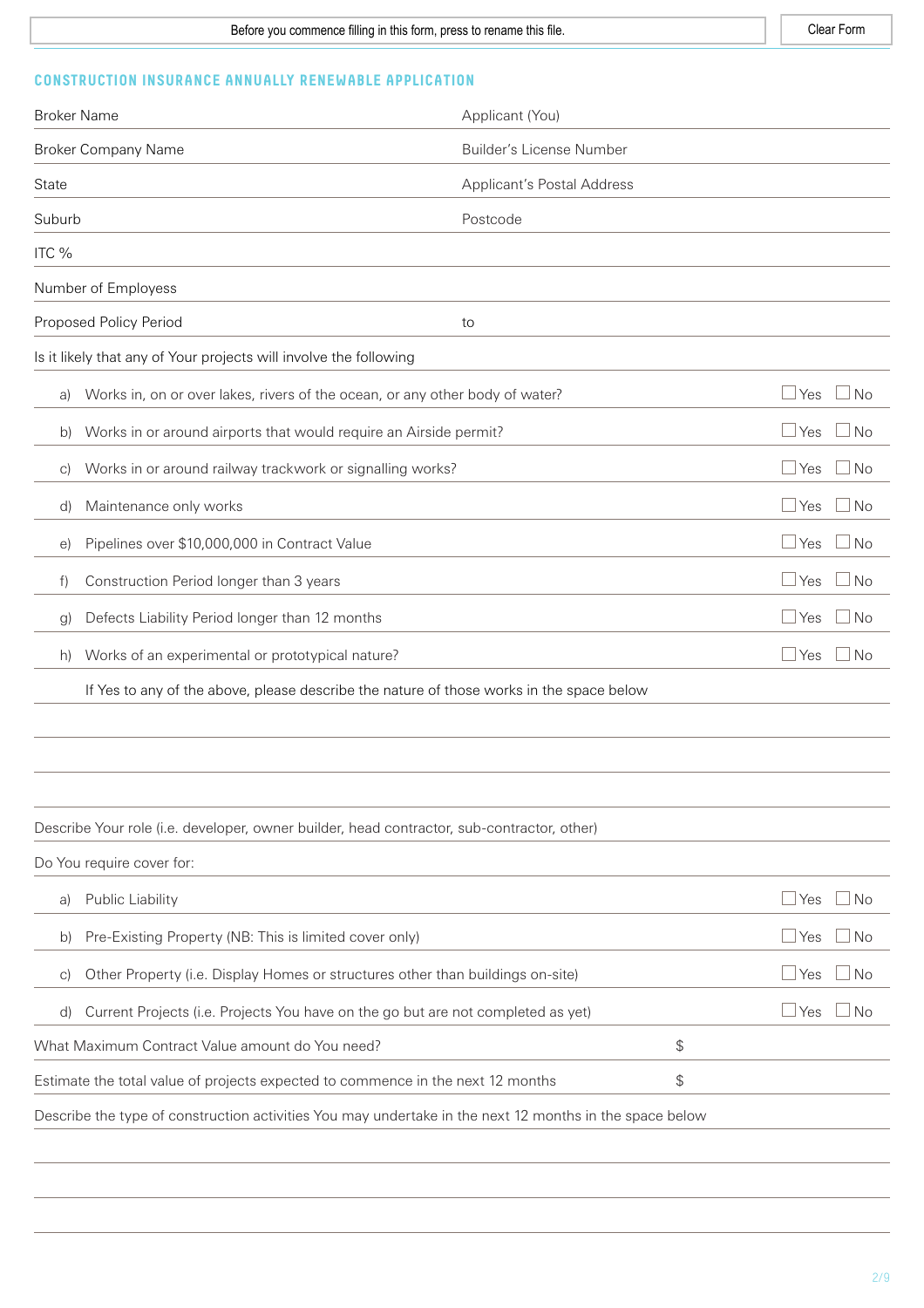| <b>DISCLOSURE</b>                                                                                         |                                      |
|-----------------------------------------------------------------------------------------------------------|--------------------------------------|
| Are You or Your company being operated under any type of third party agreement?                           | Yes<br>$\Box$ No                     |
| Have You ever had Construction Insurance refused, declined or cancelled by an Insurer?                    | $\overline{\text{No}}$<br><b>Yes</b> |
| Please provide details of any claims or notifications during the last 5 years in the space provided below |                                      |
|                                                                                                           |                                      |
|                                                                                                           |                                      |
|                                                                                                           |                                      |

| <b>LOSS DATE</b>                  | BRIEF DESCRIPTION OF LOSS                                  | <b>AMOUNT</b> |
|-----------------------------------|------------------------------------------------------------|---------------|
|                                   |                                                            |               |
|                                   |                                                            |               |
|                                   | <u> 1989 - Johann Stoff, amerikansk politiker (* 1908)</u> |               |
| <b>LOSS DATE</b>                  | BRIEF DESCRIPTION OF LOSS                                  | <b>AMOUNT</b> |
|                                   |                                                            |               |
|                                   |                                                            |               |
|                                   |                                                            |               |
| SECTION 2 - THIRD PARTY LIABILITY |                                                            |               |

## **QUESTIONS ABOUT YOUR BUSINESS**

SECTION 1 - MATERIAL DAMAGE

How many years have You been doing this type of building work?

How many projects have You completed in the last 3 years?

Please provide details of Your Turnover for the last 5 years in the table provided below

| POLICY PERIOD              | TURNOVER (S) |
|----------------------------|--------------|
| <b>CURRENT POLICY YEAR</b> |              |
| <b>IST PRIOR YEAR</b>      |              |
| 2ND PRIOR YEAR             |              |
| <b>3RD PRIOR YEAR</b>      |              |
| <b>4TH PRIOR YEAR</b>      |              |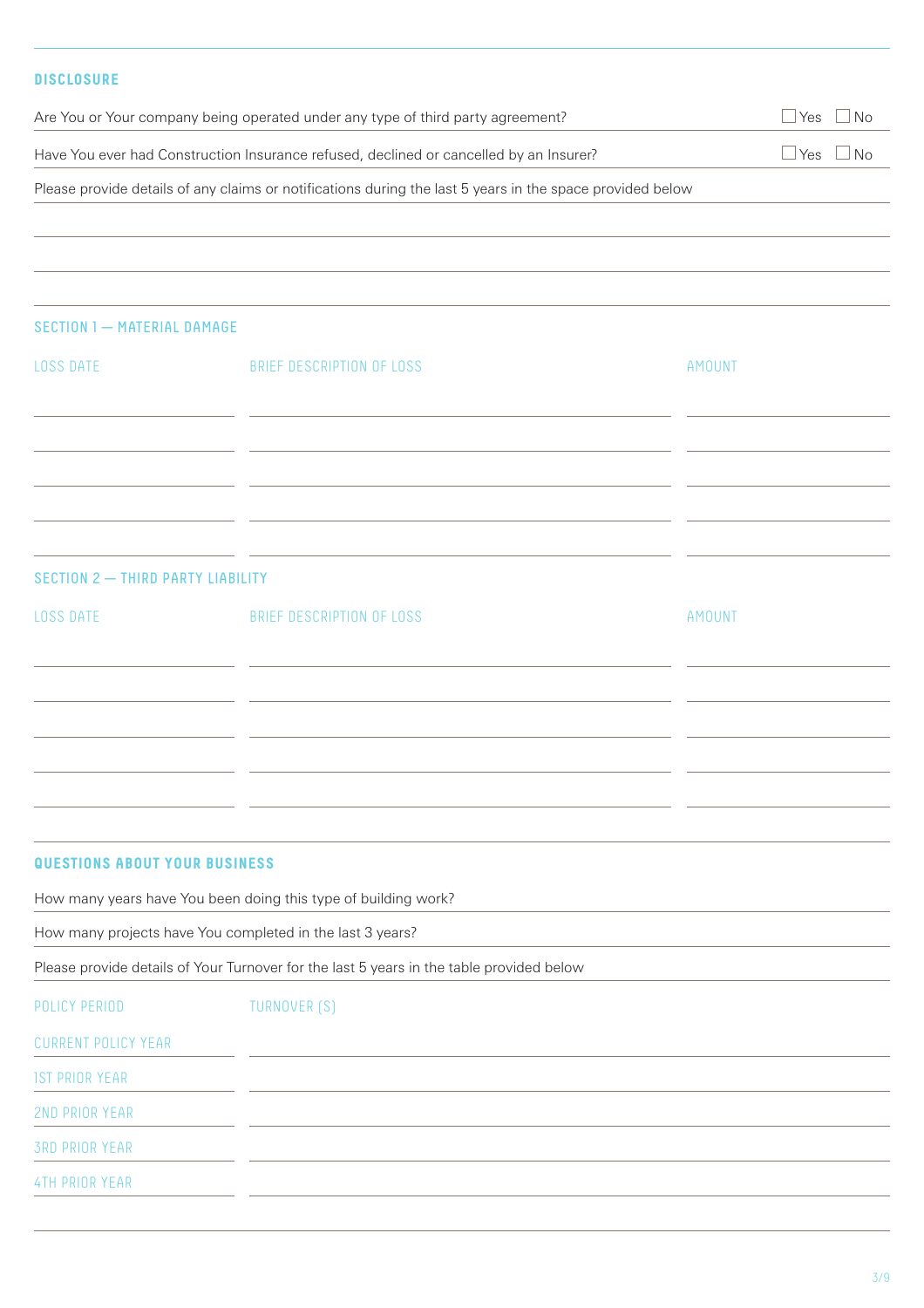# **QUESTIONS ABOUT YOUR RISK MANAGEMENT APPROACH**

|                           |                                                   | Does Your sub-contractor agreement require them to arrange their own CI insurance?                                                                                                           |                                                                               |                                                                                            |                                              | Yes<br><b>No</b>                                      |  |
|---------------------------|---------------------------------------------------|----------------------------------------------------------------------------------------------------------------------------------------------------------------------------------------------|-------------------------------------------------------------------------------|--------------------------------------------------------------------------------------------|----------------------------------------------|-------------------------------------------------------|--|
|                           | Do You utilise contract labour hire arrangements? |                                                                                                                                                                                              |                                                                               |                                                                                            |                                              |                                                       |  |
|                           |                                                   | Select the maximum Construction Period You will need in Weeks                                                                                                                                |                                                                               |                                                                                            |                                              |                                                       |  |
|                           |                                                   | Select the maximum Defects Liability Period You will need in Weeks                                                                                                                           |                                                                               |                                                                                            |                                              |                                                       |  |
|                           |                                                   | CURRENT PROJECTS (Go to Coverage Options if you do not have or do not wish SURA to insure your current projects)<br>Please declare to Us the projects that You currently have underway below |                                                                               |                                                                                            |                                              |                                                       |  |
| NO.                       | <b>ADDRESS</b>                                    |                                                                                                                                                                                              | POSTCODE                                                                      |                                                                                            | BRIEF PROJECT DESCRIPTION                    |                                                       |  |
| 1                         |                                                   |                                                                                                                                                                                              |                                                                               |                                                                                            |                                              |                                                       |  |
| 2                         |                                                   |                                                                                                                                                                                              |                                                                               |                                                                                            |                                              |                                                       |  |
| 3                         |                                                   |                                                                                                                                                                                              |                                                                               |                                                                                            |                                              |                                                       |  |
| 4                         |                                                   |                                                                                                                                                                                              |                                                                               |                                                                                            |                                              |                                                       |  |
| PROJECT NO.<br>from above | <b>START DATE</b>                                 | <b>ESTIMATED FINAL</b><br><b>CONTRACT VALUE</b>                                                                                                                                              | <b>VALUE OF WORKS</b><br><b>COMPLETED FOR</b><br>THE CURRENT<br>POLICY PERIOD | <b>VALUE OF WORKS</b><br>TO BE COMPLETED<br><b>DURING THE</b><br>PROPOSED<br>POLICY PERIOD | ESTIMATED<br>OR ACTUAL<br>COMPLETION<br>DATE | <b>DEFECTS</b><br><b>LIABILITY PERIOD</b><br>in weeks |  |
| 1                         |                                                   |                                                                                                                                                                                              | \$                                                                            | \$                                                                                         |                                              |                                                       |  |
| 2                         |                                                   |                                                                                                                                                                                              | \$                                                                            | $\mathfrak{P}$                                                                             |                                              |                                                       |  |
| 3                         |                                                   |                                                                                                                                                                                              | \$                                                                            | \$                                                                                         |                                              |                                                       |  |

If You have more than 5 current projects, please complete a separate sheet

4  $\frac{1}{3}$  \$

## **COVERAGE OPTIONS**

How do You wish to insure Your projects? (Transfer/Run-off)

How often do You wish to declare Your projects? (All at the end/As you go/Monthly)

Do You wish to delete the automatic cover for Transit of materials?<br>  $\Box$  Yes  $\Box$  No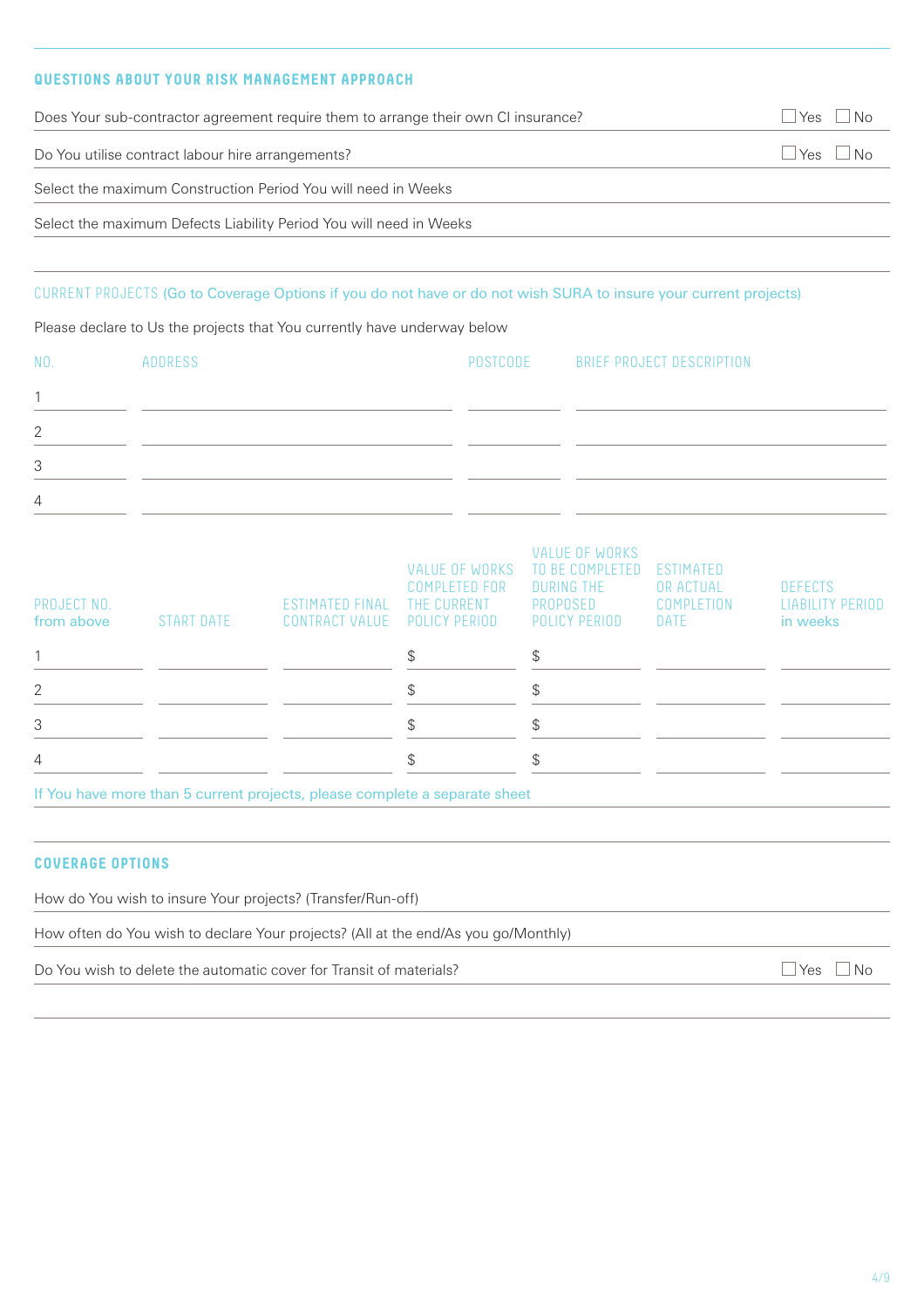# SECTION 1 - MATERIAL DAMAGE

#### EMPLOYEE TOOLS, MOBILE MACHINERY AND EQUIPMENT

Do You require coverage for Employee tools?  $\Box$  Yes  $\Box$  No

"Employee tools" means construction tools and effects owned or in the care, custody and control of Employees of the Named Insured up to a maximum new replacement value of \$5,000 per item but do not include laptop computers, mobile telephones, two-way radios or other voice transmitters or receivers, or personal organisers or cameras.

Do You require coverage for Mobile Machinery and Equipment?  $\Box$  Yes  $\Box$  Yes  $\Box$  No

"Mobile Machinery and Equipment" means hoardings, temporary buildings, scaffolding, falsework and re-usable formwork, Vehicles, hoists, cranes, earth moving equipment, air compressors, welding equipment and other similar plant whether self propelled or non self-propelled, used or to be used in the process of executing the Contract Works.

If Yes to any of the above, and the total replacement value of Your equipment is no more than \$100,000 then We do not require a list of plant. Do You require coverage for hoists or cranes?  $\Box$  Yes  $\Box$  Yes  $\Box$  No

#### Please provide a list of the crane(s) You wish Us to insure in the space provided below

| MAKE | MODEL NO. YEAR | <b>BRIEF DESCRIPTION</b> | REPLACEMENT VALUE |
|------|----------------|--------------------------|-------------------|
|      |                |                          |                   |
|      |                |                          |                   |
|      |                |                          |                   |
|      |                |                          |                   |

#### HIRED-IN MOBILE MACHINERY AND EQUIPMENT

| Do You require coverage for hired in Mobile Machinery or Equipment?         |  |  |
|-----------------------------------------------------------------------------|--|--|
| If Yes, estimate the annual amount You spend on hire charges                |  |  |
| What is the replacement value of the largest item you could expect to hire? |  |  |

#### OTHER PROPERTY

Display Homes (List your display homes in the space provided below)

| ADDRESS | POSTCODE | BUILDING<br>REPLACEMENT<br>VALUE | CONTENTS<br>REPLACEMENT<br>VALUE |
|---------|----------|----------------------------------|----------------------------------|
|         |          |                                  |                                  |
|         |          |                                  |                                  |
|         |          |                                  |                                  |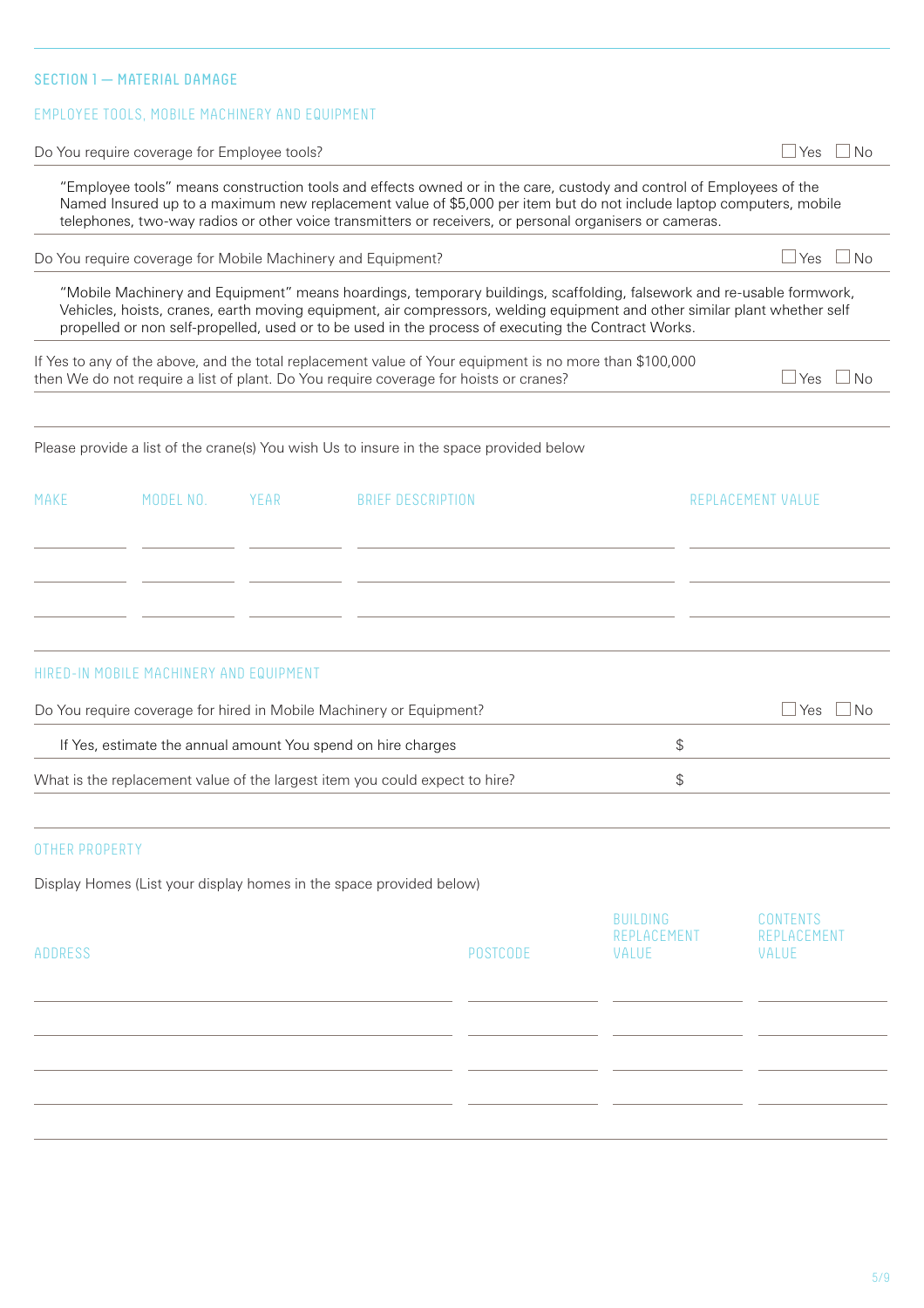Any Other Property (List any other structures on Your property You wish to insure)

| ADDRESS                                                                                                                                                                                                                                                                                                                              | POSTCODE | DESCRIPTION | REPLACEMENT<br>VALUE |
|--------------------------------------------------------------------------------------------------------------------------------------------------------------------------------------------------------------------------------------------------------------------------------------------------------------------------------------|----------|-------------|----------------------|
|                                                                                                                                                                                                                                                                                                                                      |          |             |                      |
| SECTION 2 - THIRD PARTY LIABILITY                                                                                                                                                                                                                                                                                                    |          |             |                      |
| <b>OTHER BUSINESS</b>                                                                                                                                                                                                                                                                                                                |          |             | $\Box$ Yes $\Box$ No |
| Do You required broadform liability coverage for other business activities?<br>Please state below Your other business activities. We might not be able to include them depending on what they are, e.g. a<br>manufacturing business. Such activities are covered by a standalone Broadform liability policy. Check with Your broker. |          |             |                      |
|                                                                                                                                                                                                                                                                                                                                      |          |             |                      |
| State the annual turnover amount for Your Other business                                                                                                                                                                                                                                                                             |          |             | \$                   |

# **QUESTIONS ABOUT THE PROJECTS YOU EXPECT TO COMMENCE DURING THE NEXT 12 MONTHS**

In the spaces provided below, indicate the main type of activities that You do by entering a % of the amount You entered for above "Building" means You construct the whole project (i.e. You are a head contractor or the principal).

| CATEGORY                                       |               | PERCENTAGE TYPE OF TRADE/WORK |
|------------------------------------------------|---------------|-------------------------------|
| <b>BUILDING - SINGLE DWELLINGS ONLY</b>        | $\frac{0}{0}$ |                               |
| BUILDING - RESIDENTIAL OTHER                   | $\frac{0}{0}$ |                               |
| <b>BUILDING - COMMERCIAL</b>                   | $\%$          |                               |
| <b>BUILDING - INDUSTRIAL</b>                   | $\%$          |                               |
| TRADE (THIS INCLUDES BUILDING SUB-CONTRACTORS) | $\frac{0}{0}$ |                               |
| <b>CIVIL WORKS ONLY</b>                        | $\frac{0}{0}$ |                               |
| MECHANICAL/ELECTRICAL INSTALLATION ONLY        | $\frac{0}{0}$ |                               |

| Will any of these projects require only a difference in conditions, difference in excess (DIC/DIE)<br>to any other construction insurance policies? | ∣No<br>Yes |  |
|-----------------------------------------------------------------------------------------------------------------------------------------------------|------------|--|
| If Yes, estimate the total contract value for all DIC/DIE projects to be<br>commenced in the Policy Period                                          |            |  |
| What is the maximum depth of excavation You are likely to undertake?                                                                                |            |  |
|                                                                                                                                                     |            |  |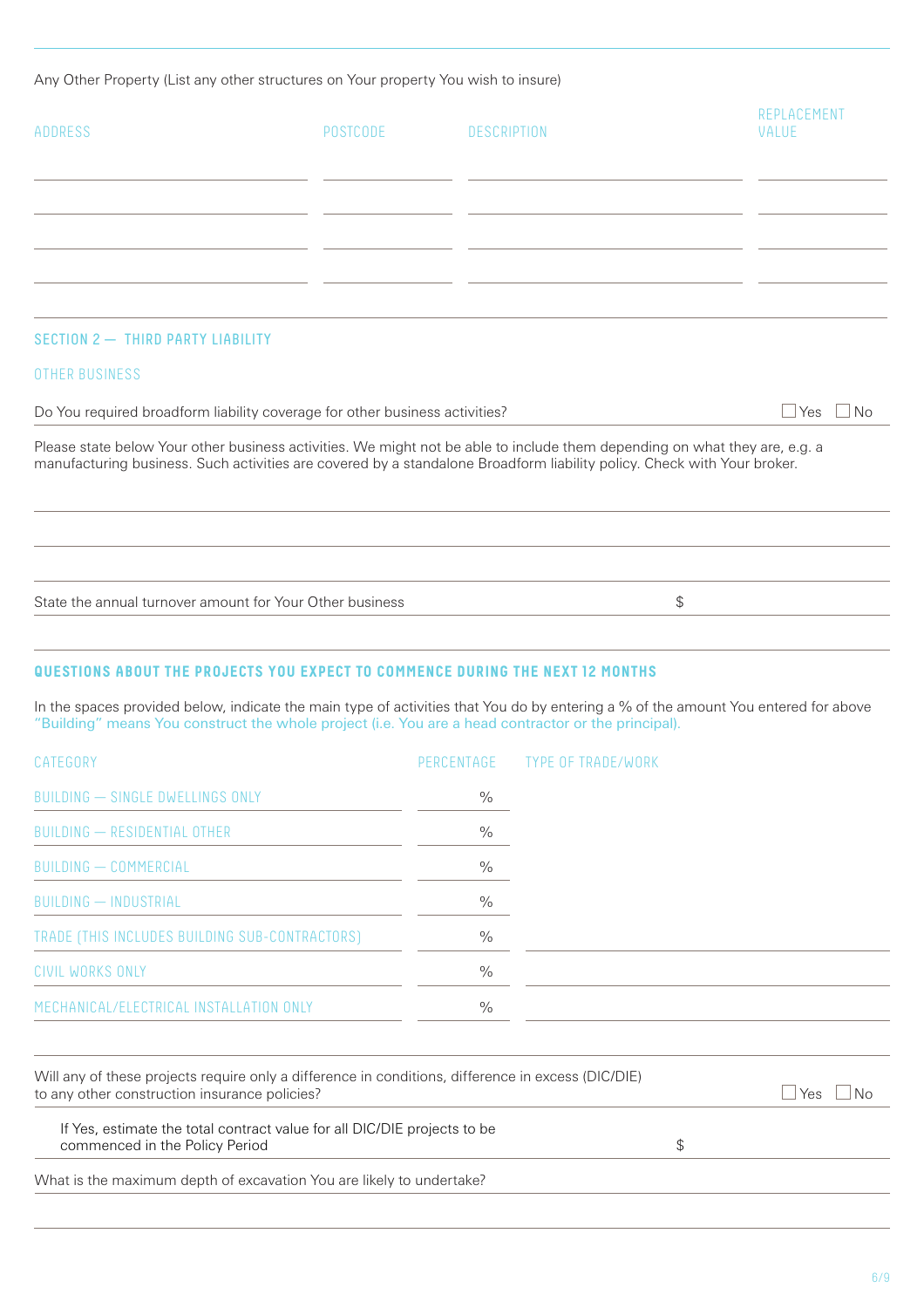| Any structural demolition or demolition over 3 storeys in height?          | INo<br>⊿ Yes               |
|----------------------------------------------------------------------------|----------------------------|
| Do You expect to carry out underpinning works?                             | $\Box$ Yes $\Box$ No       |
| Underground excavations or works of any nature?                            | $\sqcup$ Yes $\;\sqcup$ No |
| Swimming pools of any type?                                                | $\sqcup$ Yes $\;\sqcup$ No |
| Will any blasting be undertaken?                                           | $\sqcup$ Yes $\;\sqcup$ No |
| Estimate how many projects You expect to commence during the Policy Period |                            |

For the purposes of calculating statutory premiums and charges, please estimate the % split of project values by region

| <b>STATE</b>  | CBD                                              |      | <b>METRO</b> | COUNTRY |
|---------------|--------------------------------------------------|------|--------------|---------|
| ACT           |                                                  | $\%$ | $\%$         | $\%$    |
| <b>NSW</b>    |                                                  | $\%$ | $\%$         | $\%$    |
| $\mathsf{NT}$ |                                                  | $\%$ | $\%$         | $\%$    |
| QLD           |                                                  | $\%$ | $\%$         | $\%$    |
| SA            |                                                  | $\%$ | $\%$         | $\%$    |
| <b>TAS</b>    |                                                  | $\%$ | $\%$         | $\%$    |
| VIC           |                                                  | $\%$ | $\%$         | $\%$    |
| WA            |                                                  | $\%$ | $\%$         | $\%$    |
| NZ            |                                                  | $\%$ | $\%$         | $\%$    |
| OTHER         |                                                  | $\%$ | $\%$         | $\%$    |
|               | Please make sure that the total is equal to 100% |      |              |         |

Will any projects be located north of Latitude 25 degrees South?<br>  $\Box$  Yes  $\Box$  No

Nominate the postcode where such projects will be undertaken

#### **INSURED ITEMS**

Sums Insured (NB: Unless an amount is stated below cover will not be included in our quote.)

# SECTION 1 - INSURED PROPERTY (PERMANENT AND TEMPORARY WORKS)

| Maximum Contract Value                                                               | £.       |
|--------------------------------------------------------------------------------------|----------|
| Materials or items to be supplied by the principal                                   | Included |
| Pre-Existing Property (Limited cover only)                                           | S        |
| Employee tools (Up to a total new replacement cost of \$25,000 and \$5,000 per item) |          |
| Mobile Machinery & Equipment owned by You (State the total new replacement value)    |          |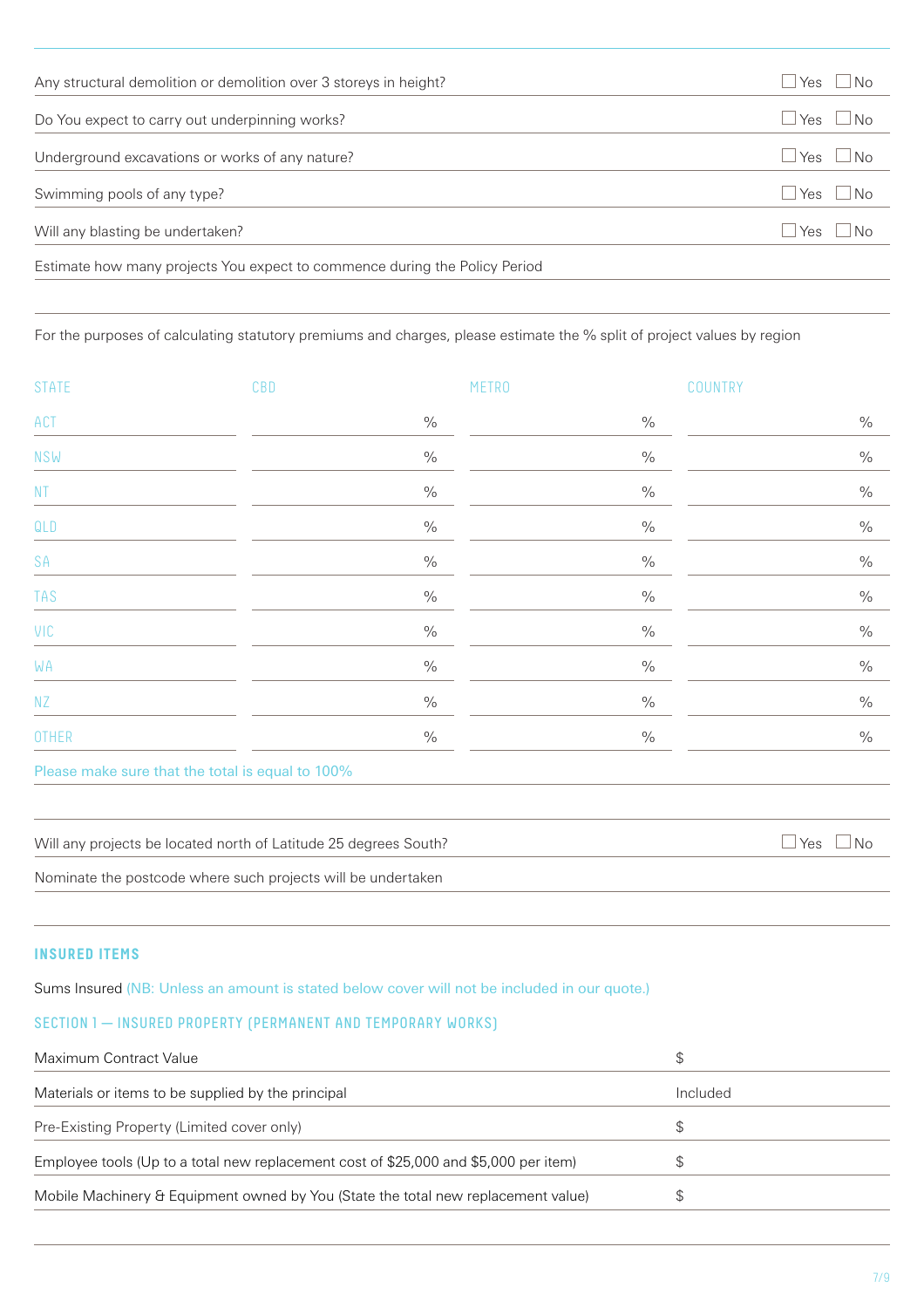# SECTION 1 — ADDITIONAL BENEFITS (THESE APPLY TO EACH AND EVERY INSURED PROJECT WHEN AN AMOUNT IS SHOWN BELOW)

| <b>Escalation Allowance</b>    | $\%$<br>15% Automatic – Enter different % if applicable  | $\boldsymbol{\theta}$ |
|--------------------------------|----------------------------------------------------------|-----------------------|
| Removal of Debris              | $\%$<br>10% Automatic – Enter different % if applicable  | \$                    |
| Professional Fees              | $\%$<br>10% Automatic – Enter different % if applicable  | $\mathcal{S}$         |
| <b>Expediting Expenses</b>     |                                                          | \$                    |
| <b>Mitigation Expenses</b>     |                                                          | \$                    |
| Miscellaneous Expenses         |                                                          | \$                    |
| <b>Claim Preparation Costs</b> |                                                          | \$                    |
| Transit                        | Sub-limit of Liability any one carry                     | \$                    |
| Materials Stored Off-site      | Sub-limit of Liability any one location and in aggregate | \$                    |

# SECTION 2 - THIRD PARTY LIABILITY

| Subsidence, Vibration, Removal, Weakening of Support |  |                                                                                                                                                                       |
|------------------------------------------------------|--|-----------------------------------------------------------------------------------------------------------------------------------------------------------------------|
|                                                      |  |                                                                                                                                                                       |
|                                                      |  | Limit of Liability any one Occurrence \$<br>Limit of Liability any one Occurrence and in the aggregate $\$$<br>Sub-Limit of Liability \$<br>Sub-Limit of Liability \$ |

Use the space below to provide Us with any other information You feel is material to our decision to accept this risk